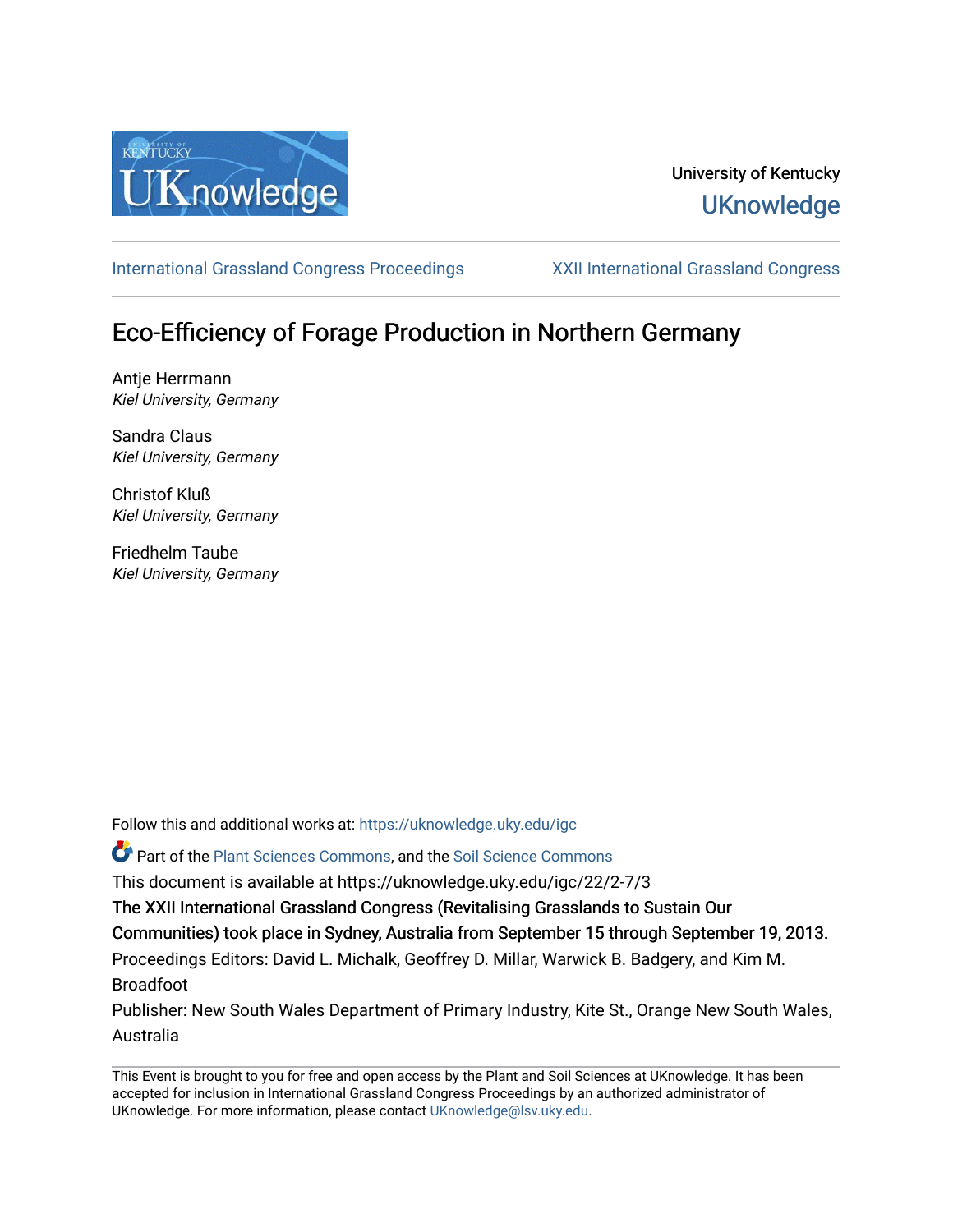### Eco-efficiency of forage production in Northern Germany

#### *Antje Herrmann, Sandra Claus, Christof Kluß and Friedhelm Taube*

Institute of Crop Science and Plant Breeding, Grass and Forage Science/Organic Agriculture, Kiel University, Germany Contact email: aherrmann@email.uni-kiel.de

**Abstract.** A 2-year field experiment was conducted at two sites in Schleswig-Holstein, northern Germany, to quantify and evaluate the carbon footprint of arable forage cropping systems (continuous silage maize, maize-wheat-grass rotation, perennial ryegrass ley) as affected by N fertilizer type and N amount. Total greenhouse gas emission showed a linear increase with N application, with mineral N supply resulting in a higher slope. Product carbon footprint ranged between -66 and 119 kg CO2eq/(GJ NEL) and revealed a quadratic or linear response to fertilizer N input, depending on the cropping system. At N input required for achieving maximum energy yield, perennial ryegrass caused lower emission per product unit than continuous maize or the maize-wheat-grass rotation. The data indicate potential for sustainable intensification when crop management options are adopted to increase resource use efficiency.

**Keywords:** Carbon footprint, cropping system, silage maize, perennial ryegrass, N fertilization, N fertilizer type.

#### **Introduction**

Sustainable intensification of agricultural production, *i.e.* maximization of production without compromising a system's ability to sustain its productive capacity, is currently debated as a pathway to cope with a growing population and climate change (Spiertz 2012). The rise of intensive livestock production is a major cause of environmental damage. Greater efficiency in use of resources along the production chain, especially in forage production, which contributes the major share of greenhouse gas (GHG) emission, will be a key to reduce 'livestock's long shadow'. So far, only few studies have examined the carbon footprint, *i.e*. the total GHG emission per product unit, of forage production systems under variable management. The objective of the current study therefore was to quantify the eco-efficiency of arable forage production systems in terms of their carbon footprint for two typical Northern German landscapes, which are representative for a range of northwestern European regions.

#### **Material and Methods**

Based on a 2-year field trial (April 2007- March 2009) conducted at two sites (Hohenschulen, HS; Karkendamm, KD) in northern Germany, the yield, N leaching, emission of climate relevant gases, as well as the consumption of energy of different forage production systems (maize, grassland, maize rotations) was analyzed. Site HS is characterized by a sandy loam soil (pseudogleyic Luvisol, pH 6.7), a long-term annual precipitation of 750 mm and a mean annual temperature of 8.3°C. The annual precipitation at site KD averages 844 mm with a mean annual temperature of about 8.3°C. The soil is classified as a gleyic Podzol (pH 4.5-5) of sandy

continuous silage maize (R1) and a maize–whole crop wheat–Italian ryegrass (cover crop, 2 cuts) rotation (R2) at HS, while continuous maize (R1) and a four-cut perennial ryegrass ley (R4) were investigated at KD. Nitrogen fertilizer was applied at four levels (maize, wheat: 0, 120, 240, 360 kg N/ha; ley: 0, 160, 320, 480 kg N/ha; Italian ryegrass: 0, 160, 160, 160 kg N/ha) and different N types. Calcium ammonium nitrate (CAN) and digestate from an anaerobic digestion was applied at KD and HS, whereas cattle slurry was additionally applied at KD and pig slurry at HS. Forage energy concentration was quantified in terms of net energy lactation (NEL, MJ (kg/DM) according to GfE (2009) and Weissbach *et al.* (1996). Total GHG emission was calculated taking direct and indirect emissions related to plant cultivation (seed, fertilizer, liming, plant protection, machines, diesel), transport (8 km distance field-farm) and storage (installation of silo, silage cover, diesel, machines) into account. The calculations were based on observed yields (Sieling *et al.* 2013) and the energy input by Claus *et al.* (2011), supplemented by measured data of  $N_2O$  emissions (Senbayram *et al.* 2009), NH<sub>3</sub> emissions (Gericke 2009) and nitrate leaching (Svoboda 2011). Changes in soil carbon stocks were considered according to German Cross Compliance commitments, *i.e.* annual losses of - 280 kg C/ha (wheat) and -560 kg C/ha (maize) or gains of 120 kg C/ha (Ital. ryegrass) and 600 kg C/ha (ley), as well as a C input of 5-10 kg C/t liquid organic fertilizer applied. With respect to organic fertilizers, emissions from storage (90 days) but not from its production were allocated to crop production. Soil N release from mineralization, estimated from N uptake of zero N treatments, was accounted for as mineral N input.

structure. Three cropping systems were investigated;

A regression analysis was applied to investigate the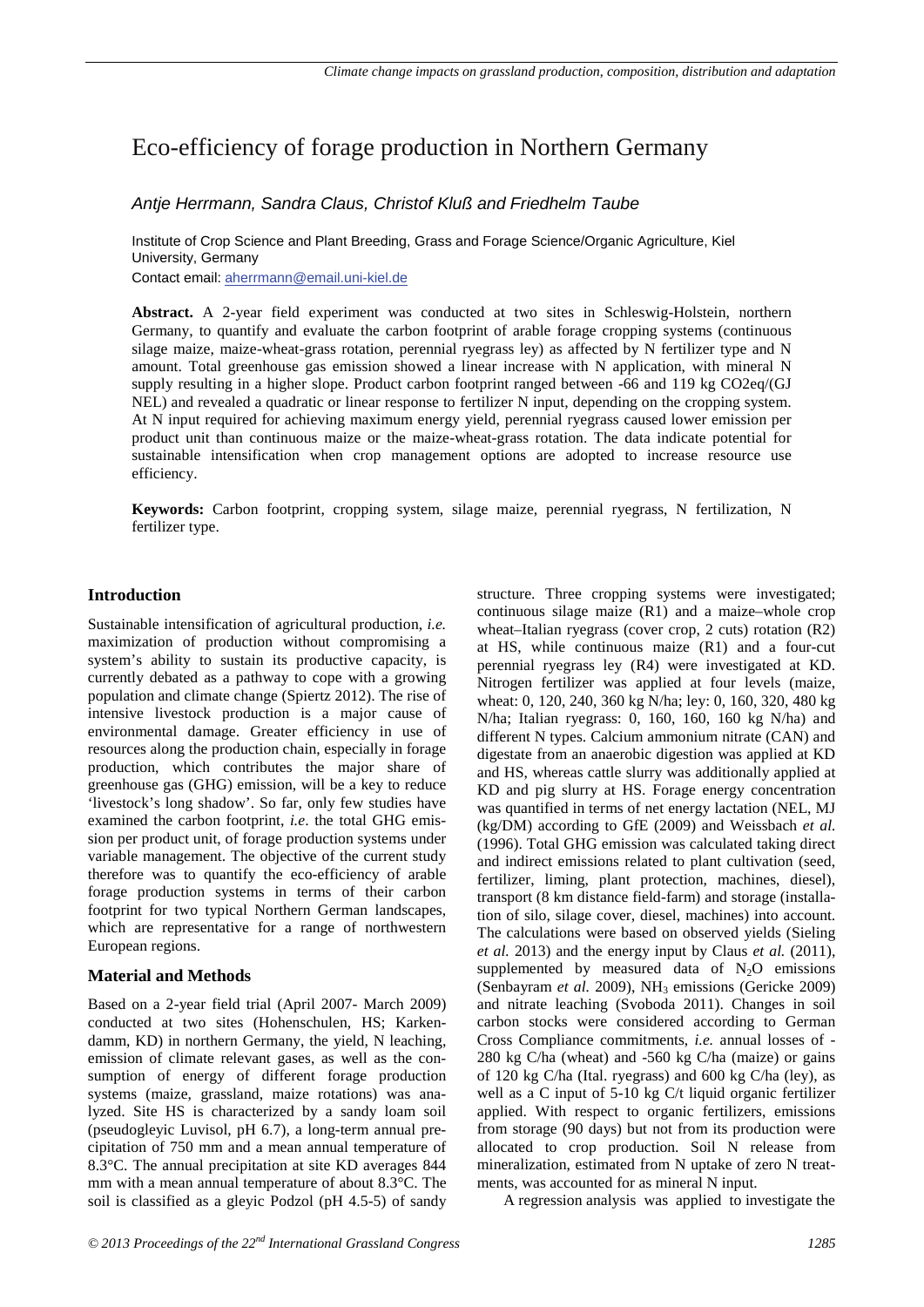

**Figure 1. Average annual energy yield (GJ NEL/ha; losses due to harvesting and ensiling not considered) of (a) cropping systems R1 and R2 at site HS and (b) systems R1 and R4 at site KD as affected by N fertilizer type and N amount; R1: continuous silage maize (black lines), R2: silage maize – winter wheat for whole crop silage – Italian ryegrass as a double crop (grey lines, a), R4: 4-cut perennial ryegrass ley (grey lines, b); CAN (calcium ammonium nitrate): triangles and solid lines, pig or cattle slurry: squares and dashed lines, digestate: circles and dotted lines**



**Figure 2.** Average annual GHG emission (t CO<sub>2</sub>eq/ha) of (a) cropping systems R1 and R2 at site HS and (b) systems R1 and **R4 at site KD as affected by N fertilizer type and N amount; R1: continuous silage maize (black lines), R2: silage maize – winter wheat for whole crop silage – Italian ryegrass as a double crop (grey lines, a), R4: 4-cut perennial ryegrass ley (grey lines, b); CAN (calcium ammonium nitrate): triangles and solid lines, pig or cattle slurry: squares and dashed lines, digestate: circlesand dotted lines.** 

relationship between fertilizer N input and energy yield (GJ NEL/ha), total GHG emission (kg  $CO<sub>2</sub>eq/ha$ ) and product carbon footprint (PCF,  $kg \text{CO}_2$ eq/(GJ NEL)), using Proc Nlin of SAS 9.2 by assuming a linear-plateau (energy yield), linear (total GHG emission) or quadratic (PCF) model. Before analysis, the data of the single crops were added to obtain a cumulative value for each crop rotation and were then averaged over both years. Nitrogen response curves were calculated separately for each N type and crop rotation and function parameters were compared by a modified t-test.

#### **Results and Discussion**

Nitrogen input substantially contributes to the PCF of crop production (Hillier *et al.* 2009), but is essential to ensure high productivity, which is of utmost importance in case of shortages of farmland. In the current study, estimated energy yield varied between 20 and 119 GJ NEL/ha and was substantially affected by N supply, site and cropping system. At site HS, continuous maize (R1) achieved 81 GJ NEL/ha without any fertilization and attained its maximum energy yield of 117-119 GJ NEL/ha at an N input of 115 to 145 kg N/ha (Fig. 1a). Maximum yield of R2 (maize-whole crop wheat-Ital. ryegrass) was significantly lower (104-108 GJ NEL/ha) and required a higher N supply of 238 to 283 kg N/ha. At site KD, R1 significantly outperformed the perennial ryegrass ley, which achieved a plateau only in the CAN and digestate treatments (Fig. 1b). N fertilizer type only had an affect on the ryegrass ley, where the maximum energy yield of the digestate treatment (75 GJ NEL/ha) differed to CAN (85 GJ NEL/ha) and cattle slurry (89 GJ NEL/ha). Furthermore, digestate (428 kg N/ha) and cattle slurry (623 kg N/ha) required higher N input than CAN (285 kg N/ha) for achieving the maximum yield due to a lower N fertilizer value (Sieling *et al.* 2013), resulting in a lower slope.

Total GHG emissions increased linearly in N input, with 6 to 17 kg  $CO<sub>2</sub>$ eq/ha for each kg N applied (Fig. 2). As expected, CAN treatments tended to have a stronger increase in GHG emission per unit of N applied than organic fertilizers, because of the higher energy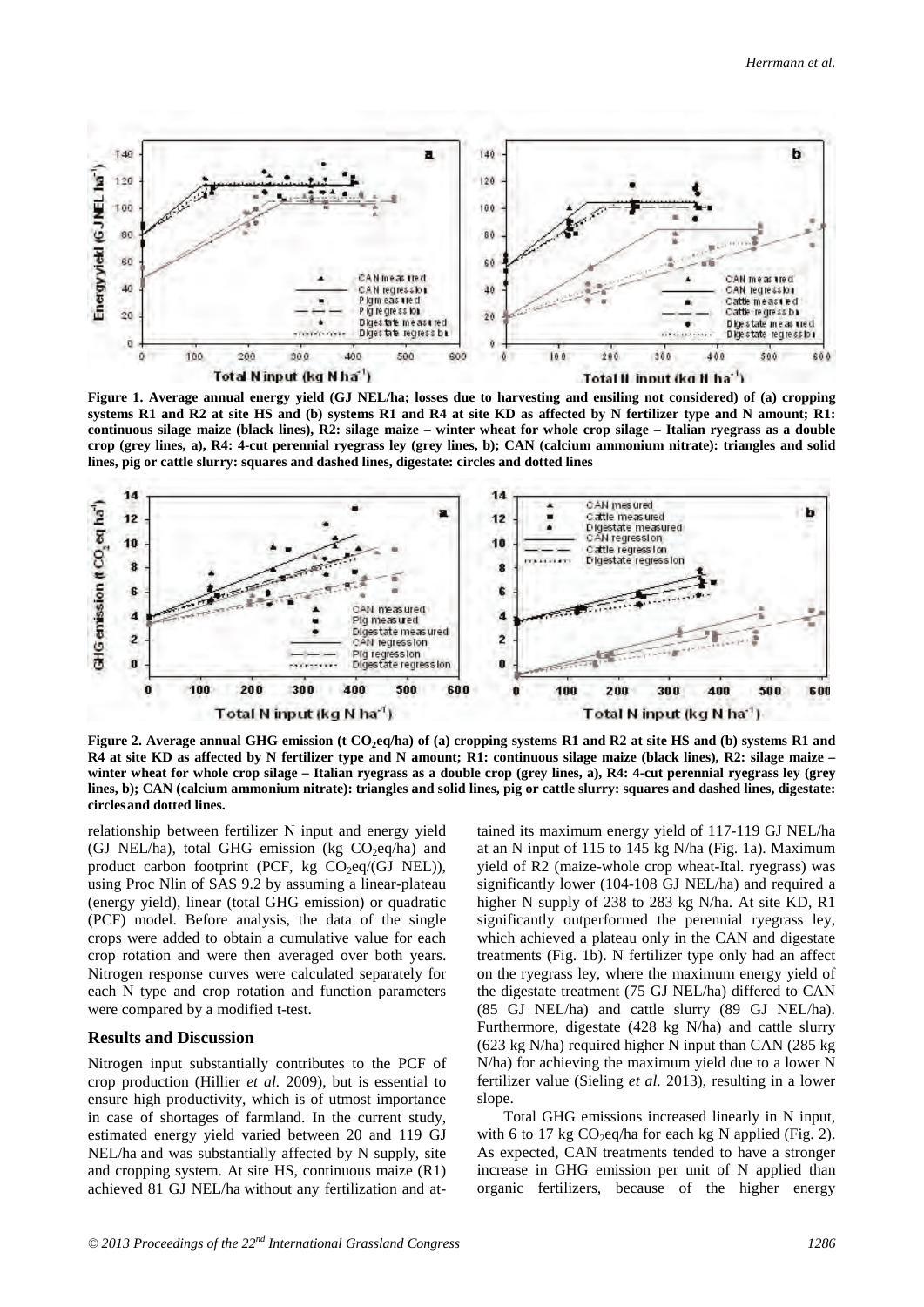

Total N input (kg/ha)

Total N input (kg/ha)

**Figure 3. Average product carbon footprint (PCF, kg CO<sub>2</sub>eq/(GJ NEL)) of (a) cropping systems R1 and R2 at site HS and (b) systems R1 and R4 at site KD as affected by N fertilizer type and N amount; R1: continuous silage maize (black lines), R2: silage maize – winter wheat for whole crop silage – Italian ryegrass as a double crop (grey lines, a), R4: 4-cut perennial ryegrass ley (grey lines, b); CAN (calcium ammonium nitrate): triangles and solid lines, pig or cattle slurry: squares and dashed lines, digestate: circles and dotted lines. Losses during harvesting and ensiling were assumed to be 12 %**

input associated with mineral N application (Hillier *et al.* 2009). A significant impact of N fertilizer type, however, was only found in R2 where the slope was higher for CAN than pig slurry or digestate at HS, and at site KD where all N types differed in both cropping systems. Cropping system R1 showed a greater increase in GHG emissions than R2 for all N fertilizer types at site HS, whereas at site KD, no significant differences were detected between R1 and R4. The slopes found in our study for the minerally fertilized R1 and R2 at site HS agree well with values of 15.6 to 16.4 kg  $CO<sub>2</sub>$  eq/ha reported by Ma *et al.* (2012) for grain maize grown in different rotations. The substantially higher total emission level found in our work may be attributable to different system boundaries, e.g. soil C stock changes and emissions resulting from storage not covered by Ma *et al*. (2012), which is a general challenge when comparing life cycle assessment studies. We found, however, good accordance of the GHG emission at N input required for maximum energy yield with eddy covariance based GHG balances reported for various crops by Ceschia *et al.* (2010).

The relationship between product carbon footprint (PCF) and fertilizer N input revealed a pattern specific to the cropping system/site (Fig. 3). For R2 at site HS and R1 at site KD, PCF initially decreased before increasing again in the higher N input range, and the N input at a minimum PCF agreed well with the N fertilizer amount required to achieve maximum energy yield, except for R2 supplied with CAN. The production potential thus can be exploited without causing a higher PCF of forage production, indicating a potential for sustainable intensification. In contrast, a linear relation was detected for R1 at site HS and R4 at site KD, *i.e.* a trade-off between energy yield and PCF. In the case of R1 this is most likely due to the high soil mineral N release (average over two years: 123 kg N/ha), which was accounted for as fertilizer N input, and considerably exceeded the N release of R2 (74 kg N/ha) and R1 at site KD (73 kg N/ha). For the perennial ryegrass ley, negative values of the zero N treatment caused by credits for carbon

sequestration outweighed the production related emissions and resulted in a linear model. Replacing fertilizer N by biological N fixation would offer the opportunity to combine high productivity and forage quality with low PCF (Ledgard *et al*. 2009). The introduction of maize-legume rotations would also be an option to improve the PCF of arable forage production, as indicated by Ma *et al.* (2012), finding lower PCF for grain maize following red clover or alfalfa compared to continuous maize. The overall level of PCF for R1 and R2 was substantially higher in our study compared to values reported by Adom *et al.* (2012) for dairy feeds produced in different US regions or by the Ecoinvent database for Swiss silage maize production. As mentioned earlier, this is probably due to different system boundaries and may also explain the different ranking of cropping systems found in our study. Contrary to our expectations, R2 achieved lower energy yield and a similar PCF as R1, which can be attributed partially to an earlier maize hybrid with a lower yield potential used in R2 and experimental conditions causing low yield of whole crop wheat. In agreement to the aforementioned study we found a lower variation of PCF due to site conditions than to cropping systems.

The focus of our study was on the PCF of forage cropping systems. When, however, comprehensively addressing sustainability, not only climate change impact has to be considered, but potential trade-offs to other environmental objectives, such as the conservation of water, soil, air or biodiversity, should also be accounted for, as well as ecosystem services cropping systems may provide. The provision of clean drinking water is a key determinant of quality of life with a strong local dimension and it therefore seems appropriate to evaluate forage cropping systems in terms of their area-based nitrate load. In this respect, grassland (R4) was characterized by a significantly lower pollution risk than silage maize grown at site KD. Cropping systems R1 and R2 at site HS showed similar leaching loss (20 kg  $NO<sub>3</sub>$ -N/ha/yr) up to the N input required for maximum energy yield, above which leaching loss rose more sharply for